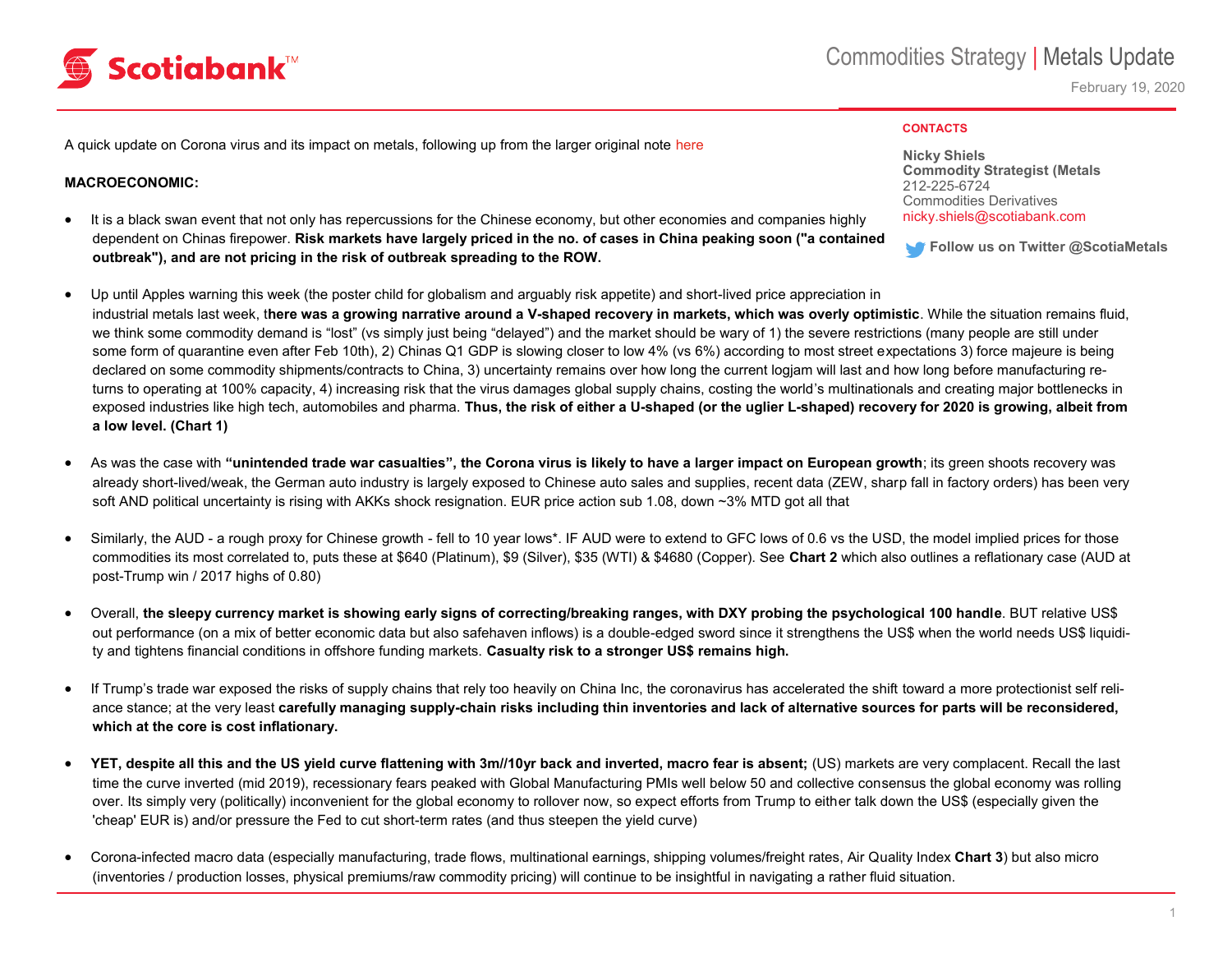# Scotiabank™

February 19, 2020

Gold prices are doing what they should given renewed (global) growth risks and easier policy responses is a new core underlying driver; its taken **out our average forecast for 2020 (\$1600) already and its likely the floors are shifting up…**

- Pricing remains incredibly perky and 'coldblooded' in the face of core \$ strength and no macro fear (US stocks at ATHs). The fact that its repriced into new all-time highs in many different G-10 currency crosses (in a move very similar to Q4'18 and Summer 2019) is noteworthy, as it indicates a real preference for Gold as an asset class for reasons other than simply a US\$ hedge.
- XAUUSD is usually the last shoe to drop (as the reserve US\$ has an inherent ability to win over safe haven inflows relatively quickly on any international/non-US event risk). XAU/USD is awaiting a firmer catalyst from perhaps the Fed (or other stimulus measures as we get Corona related earnings/growth downgrades) OR a US\$ rollover (at the very least strength topping out).
- Technically, expect prices to grind around the 'Soleimani high' (which is currently also a double top at ~\$1611) as cross-currency prices entices in a mix of opportunistic producer related selling & deters physical (XAUINR) or investor inflows (XAUEUR).
- Lastly, the recently strong inflows from investors (ETF + COT) keeping total positioning consistently near record highs is NOT a huge deterrent in the medium-term and into a late cycle; known Gold holdings only represent 0.57% of equity portfolios (vs peak of 1.64% in 2011). See **Chart 4**. The massive wealth thats been created through easier monetary policy requires an equity-inflation hedge.

### **PGMS: Demand shocks - like monetary policy liquidity drains (i.e: QE tapering), not coincidentally shows up 'true fundamentals' and separates the men (Rhodium, Palladium) from the boys (Platinum).**

- See Fridays note [here](https://scotia.bluematrix.com/sellside/EmailDocViewer?encrypt=ea8eb793-cd19-47ee-acd3-fbc004c5304a&mime=pdf&co=Scotia&id=nicky.shiels@scotiabank.com&source=mail) on PGM specific themes & drivers and why we continue to believe the consumer-friendly PGM price period is behind us, albeit some prices may have overshot in the short-term.
- Palladium and Rhodium remain in parabolic trajectory; they are factoring in supply fears (threat of Eskom disruptions, current lack of availability) AND technical changes (stricter emission regulations that do NOT moderate with a demand shock like Corona) OVER demand fears (reduced or only temporary demand stall because of the automaker closures in Asia).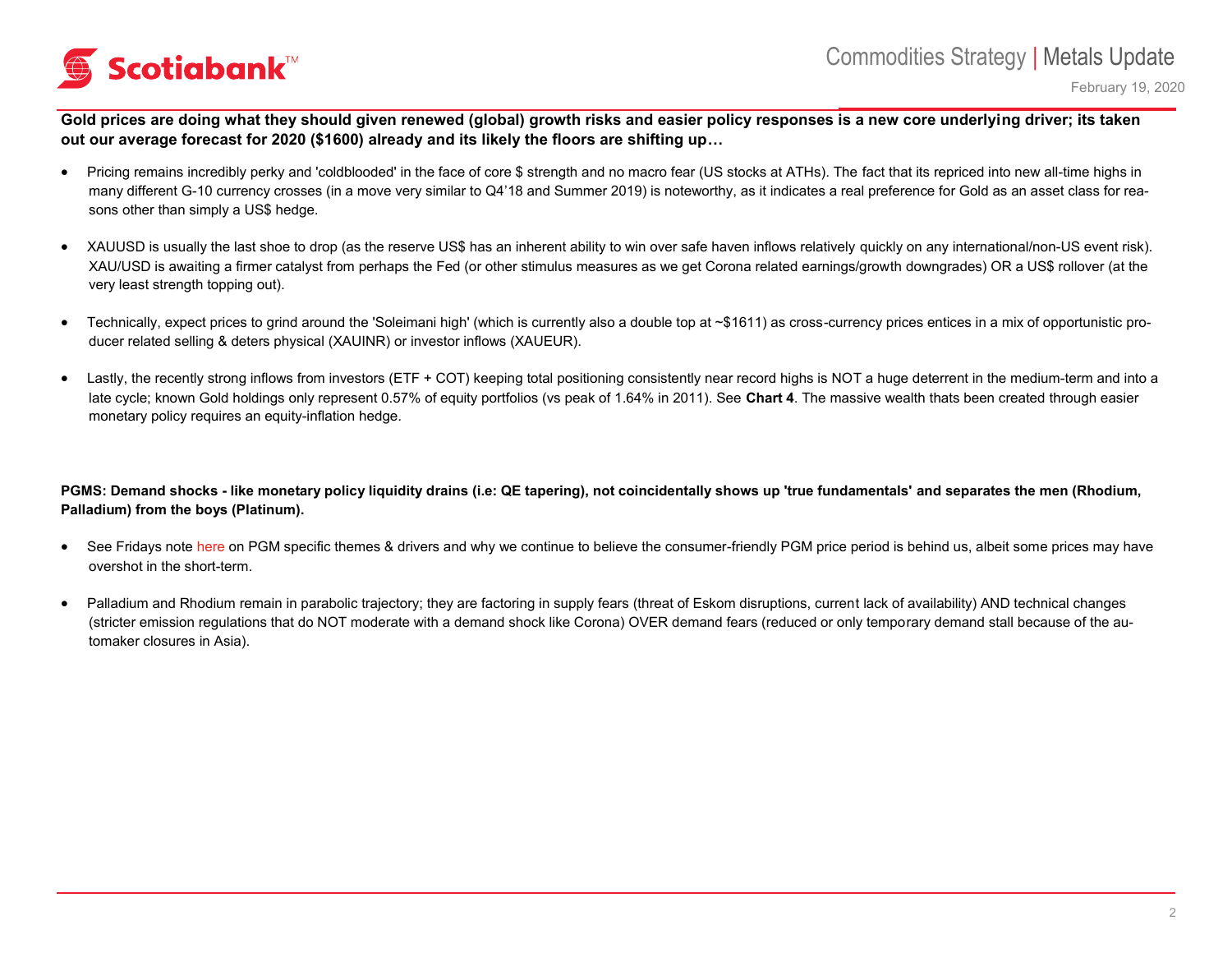

#### **COPPER & BASE METALS: beware of sentiment starting to price in a macro U-shaped recovery**

- While we argued that Copper (and crude) have shouldered most of the downside macro risk, and are technically closer to fundamental 'worst-case' floors vs other industrial metals, **Copper can** *still* **shoulder more of the macro uncertainty but only has limited capacity to do so - gross short (HG) positioning is already short 90% of peak**  short positioning (seen in Aug 2019). Clearly if global economic outlook alters drastically, investor positioning trends is no match for the physical demand destruction.
- Fundamentally, **Copper struggled through years before reliably turning onto a tightening path in 2019/2020 with our deficit of -84K mt in 2020 now under threat,** given that the market balance is especially sensitive to Chinese growth expectations (Chinese demand ~50% of global consumption). We expected, pre-Corona, that a CAGR of 1.6% over 2020-2023 is required to keep the market balanced. However, while some of that demand is only delayed (i.e: the demand from consumer durables, which would claw back in 2H'20), demand from infrastructure and construction will be harder to make-up for quicker, without significant stimulus measures. **Thus there is downside risk to our forecast of 1.7% Chinese total copper consumption growth for 2020.**
- A +/-1% change in our 2020 Chinese copper consumption forecast would impact global demand by ~120K mt, and enough to swing the deficit back into surplus; thats the lower end of some expectations with ranges between 200K & 300K mt of lost demand being estimated for. **We expect disruptions at smelters reducing production, to partially offset the impact of declining demand, and sentiment (on stimulus hopes) to buffer some of the downside.**
- Theres still skepticism over the outbreak with base metals unable to break higher this week; even with the latest data showing a decline in cases, given China wasn't transparent in the beginning in handling the situation/stats, its only fair that a number of worst/best scenarios remains on the table as a handful of bottom-up indicators reflect activity hasn't quite fully returned:
- 1. The Air Quality Index across many of the manufacturing hubs hasn't substantially really picked up; in Wuhan its AQI (2.5PM) is still "moderate" at 80 (2nd lowest category), seasonally well below the 150-200 range seen in recent years post CNY.
- 2. Warehouse Stocks in China (especially local listed and bonded) continue to see large inflows as the impact on (cathode) demand outweighs any local supply outages. Aggregated Base metals SHFE stocks\* have climbed seasonally early (due to earlier than usual CNY), but more aggressively than the past seasonal inflows; that creates a negative feedback loop and is a green light for CTA shortsellers. Overall, if the lockdown/reduced road transportation persists for longer, other global warehouse will become the recipient of rerouted of cathode shipments, **chart 5**.
- 3. Physical premiums remain soft. Coppers Yangshan premia has fallen to \$57 (above \$80 when Global Mfg PMIs began to rebound in 2H'19); Aluminums Midwest premium is back down to \$12 and even the SGE gold premium is basically flat vs London Gold, as China remains "unplugged"
- 4. Anecdotally, theres recounts of ships idled off the coast for weeks now, but some talk of them perhaps docking in Weihai (a good access pt to one of Chinas industrial hubs and home to many smelters/refineries) which would be an early sign business is finally picking up
- **For now Corona base metals' lows are in, but trading and risk appetite is tentative with the preference to fade short-lived positioning-induced rallies in place and not wrong** (Copper >\$5800, Ali ~\$1740, Zinc ~\$2180, Nickel at ~\$13,400).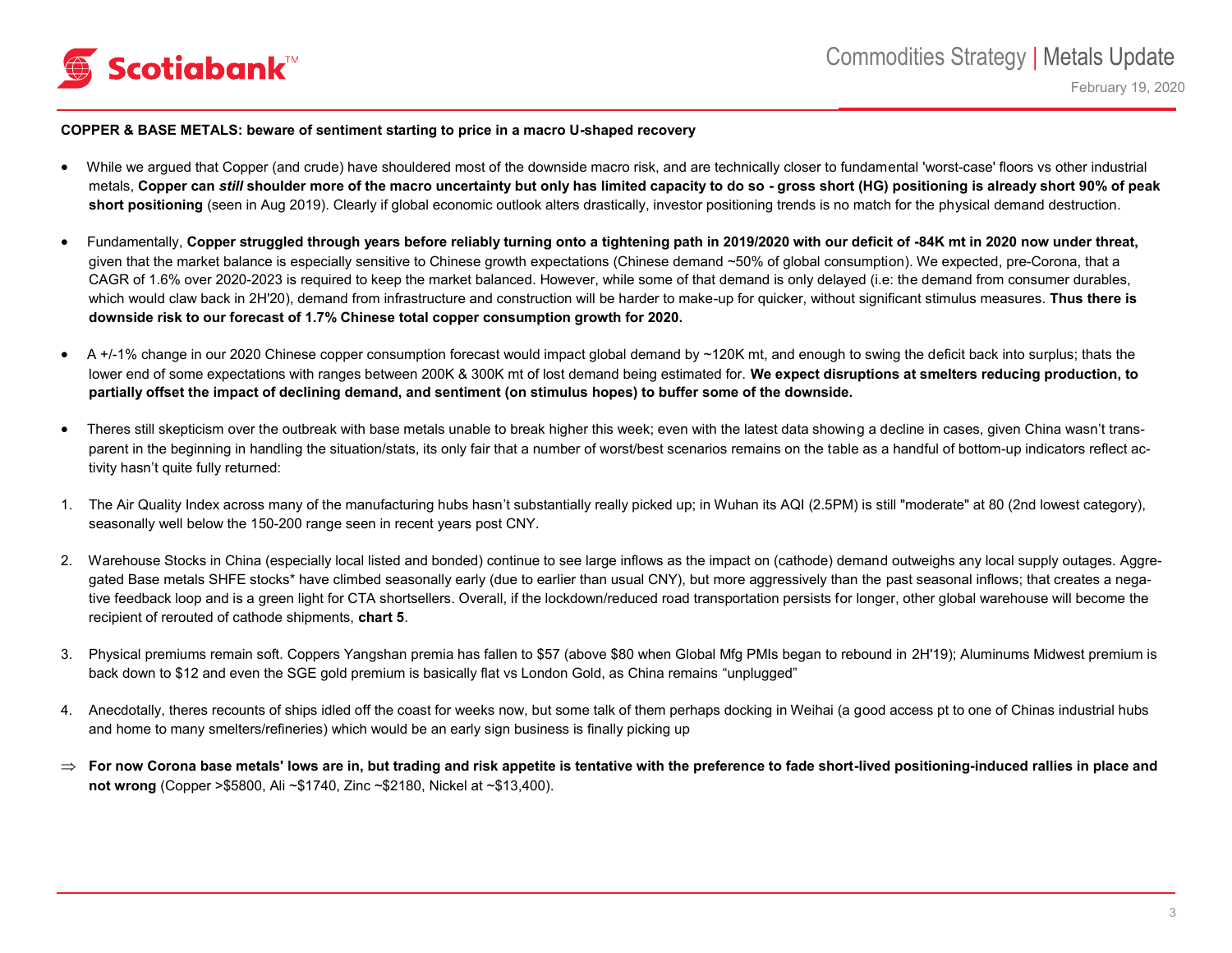

February 19, 2020

#### **Chart 1: Sector risk to manufacturing and share prices, The Economist**



#### **Chart 2: AUD and Commodity Price Prediction Table**

| Current<br>Price | Base at 0.67<br>AUD/USD |                                                              |                        |    | Bear at 0.6 |                  |           |
|------------------|-------------------------|--------------------------------------------------------------|------------------------|----|-------------|------------------|-----------|
|                  |                         |                                                              | Bull at 0.8            |    |             | <b>Bull Case</b> | Bear Case |
|                  |                         |                                                              | AUD/USD                |    | AUD/USD     |                  |           |
| 967              | 808<br>- S              | - S                                                          | 1,114                  | -S | 638         | 38%              | $-21%$    |
| $18 \quad$       | 12                      | - \$                                                         | 19                     | -S | 9           | 49%              | $-27%$    |
|                  |                         |                                                              | 70                     | -S | 35          | 48%              | $-26%$    |
|                  |                         |                                                              | 64                     | -S | 35          | 41%              | $-23%$    |
| 5.790            |                         | - \$                                                         | 6,312                  | ς  | 4.679       | 20%              | $-11%$    |
|                  |                         | 57 \$<br>$52 \quad$<br>-Ś<br>Dricas as of Eabruary 14th 2020 | 48 \$<br>45\$<br>5.260 |    |             |                  |           |

*Prices as of February 14th, 2020* Source: Scotiabank Commodies (Metal) Strategy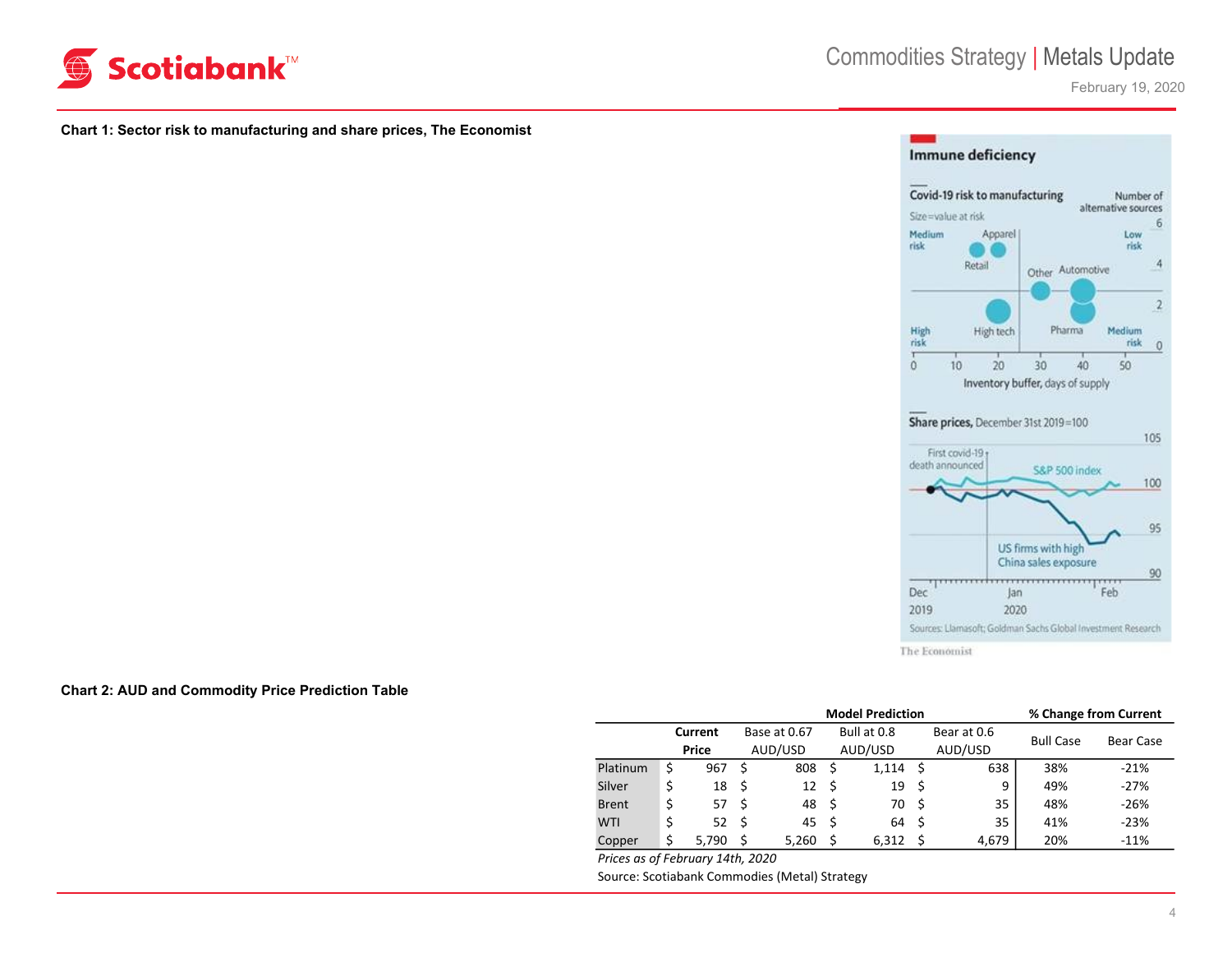

#### **Chart 3: Wuhan Air Quality Index**



Nov-18 Dec-18 Jan-19 Feb-19 Mar-19 Apr-19 May-19 Jun-19 Jul-19 Aug-19 Sep-19 Oct-19 Nov-19 Dec-19 Jan-20 Feb-20 Note: Air pollution index level between 0 - 50 is good, 51 - 100 is moderate, 101 - 150 is unhealthy for sensitive groups, 151 - 200 is unhealthy for everyone, 201 - 300 is very unhealthy, 300+ is hazardous.

Scotiabank Commodity (Metals) Strategy and The World Air Quality Project

### **Chart 4: Share of Gold in Equity Portfolios**

#### Investors: share of Gold in Equity portfolios underweight overweight on actual oz basis, but underweight as a % of portfolios



.GC/SPX2 U Index (gold AUM as a % of SPX mkt cap) Gold AUM as % of SPX Weekly 2 Copyright® 2020 Bloomberg Finance L.P. 19-Feb-2020 16:26:52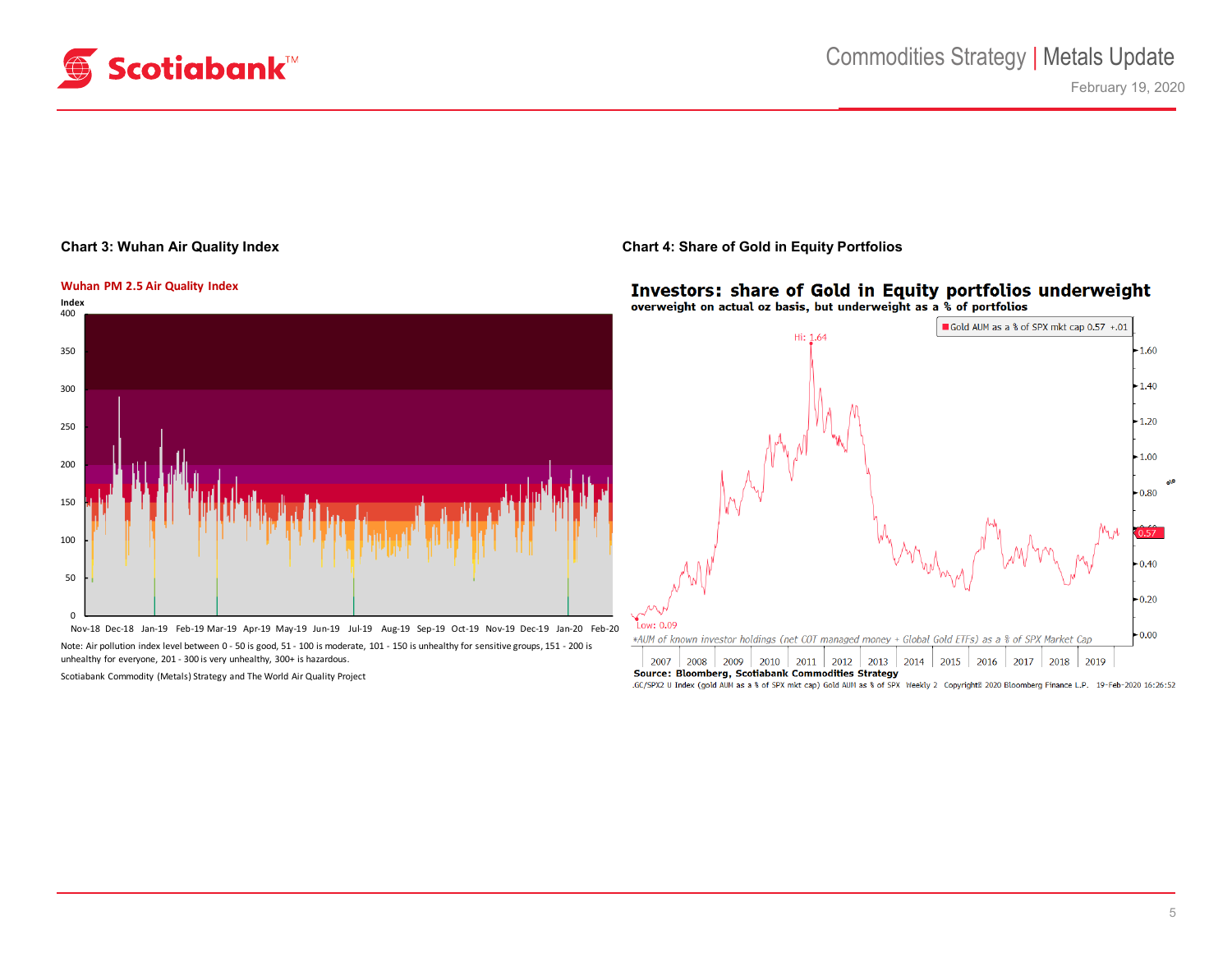

February 19, 2020

## **Chart 5: 2020 Aggregate Base Metals SHFE Stocks**

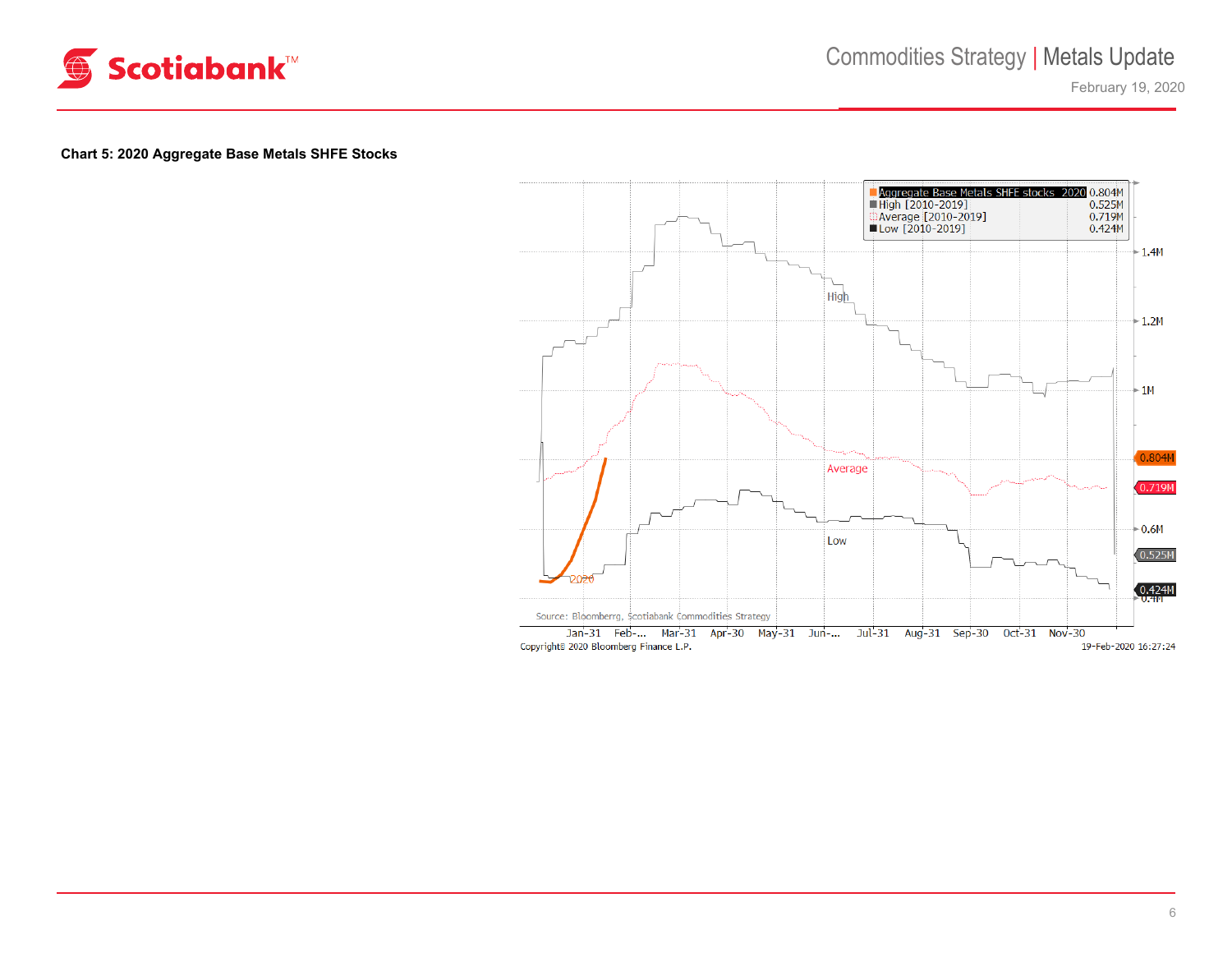# **⑤ Scotiabank**™

February 19, 2020

**Commodities Strategists are not research analysts, and this report was not reviewed by the Research Departments of Scotiabank, nor prepared in accordance with legal requirements designed to promote the independence of investment research. Commodities Strategist publications are not research reports and should be considered for regulatory purposes as marketing communications. The views expressed by Commodities Strategists in this and other reports may differ from the views expressed by other departments, including the Research Department, of Scotiabank.**

The information contained in this presentation is being provided for information and discussion purposes only. An investment decision should not be made solely on the basis of the contents of this presentation. This presentation is being provided upon the express understanding that no representation or warranty, express or implied, is made, or responsibility of any kind accepted, by The Bank of Nova Scotia, Scotiabank Europe plc, or any of their respective affiliates ("Scotiabank"<sup>™</sup>), their directors, agents or employees with respect to the completeness or accuracy of the information, conclusions and opinions provided herein, or as to the achievement or reasonableness of any projections, targets, estimates, or forecasts and nothing in this presentation should be relied upon as a promise or representation as to the future. Past performance or simulated past performance is not a reliable indicator of future results. Forecasts are not a reliable indicator of future performance.. This presentation has not been prepared (i) by a member of the research department of Scotiabank, or (ii) in accordance with the legal requirements designed to promote the independence of investment research. It is considered a marketing communication for regulatory purposes and is solely for the use of sophisticated institutional investors. This presentation does not constitute investment advice or any personal recommendation to invest in a financial instrument or "investment research" as defined by the UK Prudential Regulation Authority and the UK Financial Conduct Authority, and its content is not subject to any prohibition on dealing ahead of the dissemination of investment research.

The information contained in this presentation reflects prevailing conditions and our judgment as of the date of the presentation, all of which are subject to change or amendment without notice, and the delivery of any such amended information at any time does not imply that the information (whether amended or not) contained in this presentation is correct as of any time subsequent to its date. Scotiabank undertakes no obligation to update or correct any information contained herein or otherwise to advise as to any future change to it. Scotiabank does not provide any applicable tax, accounting or legal advice and in all cases independent professional advice should be sought in those areas.

This presentation incorporates information which is either non-public, confidential or proprietary in nature, and is being furnished on the express basis that this information will not be used in a manner inconsistent with its confidential nature or be disclosed to anyone other than as may be required by law or to those who have been informed of the confidential and proprietary nature of this presentation. This presentation and its contents are strictly confidential to the person to whom it is delivered and may not be copied or distributed in whole or in part or disclosed by such persons to any other person without the prior written consent of Scotiabank. This presentation and the information contained herein remain the property of Scotiabank.

This presentation is not and shall not be construed as an offer, invitation, recommendation or solicitation to sell, issue, purchase or subscribe any securities or bank debt in any jurisdiction or to enter into any transaction. Nothing in this document contains a commitment by Scotiabank to sell, issue, purchase or subscribe for financial instruments, or securities, to provide debt or to invest in any way in any transaction described herein, or otherwise provide monies to any party. Any participation by Scotiabank in any transaction would only be provided in writing after satisfactory legal, financial, tax, accounting and commercial due diligence, as well as being subject to internal approval processes. Any transaction implementing any proposal discussed in this document shall be exclusively upon the terms and subject to the conditions set out in the definitive agreement related thereto.

This presentation is not directed to or intended for use by any person resident or located in any country where the distribution of such information is contrary to the laws of such country. Scotiabank, its directors, officers, employees or clients may currently or from time to time own or hold interests in long or short positions in any securities referred to herein, and may at any time make purchases or sales of these securities as principal or agent. Scotiabank may also have provided or may provide investment banking, capital markets or other services to the companies referred to in this presentation.

™ Trademark of The Bank of Nova Scotia. Used under license, where applicable. Scotiabank, together with "Global Banking and Markets", is a marketing name for the global corporate and investment banking and capital markets businesses of The Bank of Nova Scotia and certain of its affiliates in the countries where they operate, including Scotia Capital Inc., Scotia Capital (USA) Inc., Scotia Capital (USA) Inc., tiabanc Inc.; Citadel Hill Advisors L.L.C.; The Bank of Nova Scotia Trust Company of New York; Scotiabank Europe plc; Scotiabank (Ireland) Designated Activity Company; Scotiabank Inverlat S.A., Institución de Banca Múltiple, Scotia Inverlat Casa de Bolsa S.A. de C.V., Scotia Inverlat Derivados S.A. de C.V. – all members of the Scotiabank Group and authorized users of the mark. The Bank of Nova Scotia is incorporated in Canada with limited liability. Scotia Capital Inc. is a member of CIPF. Scotia Capital (USA) Inc. is a registered broker-dealer with the SEC and is a member of the NASD and SIPC. The Bank of Nova Scotia is authorised and regulated by the Office of the Superintendent of Financial Institutions of Canada. Scotia Capital Inc. is authorised and regulated by the Investment Industry Regulatory Organization of Canada. The Bank of Nova Scotia and Scotiabank Europe plc. are authorised by the UK Prudential Regulation Authority. The Bank of Nova Scotia is subject to regulation by the UK Financial Conduct Authority and limited regulation by the UK Prudential Regulation Authority. Scotiabank Europe plc is regulated by the UK Financial Conduct Authority and the UK Prudential Regulation Authority. Details about the extent of The Bank of Nova Scotia 's regulation by the UK Prudential Regulation Authority are available upon request. Scotiabank Inverlat, S.A., Scotia Inverlat Casa de Bolsa, S.A. de C.V., and Scotia Derivados, S.A. de C.V., are each authorized and regulated by the Mexican financial authorities.